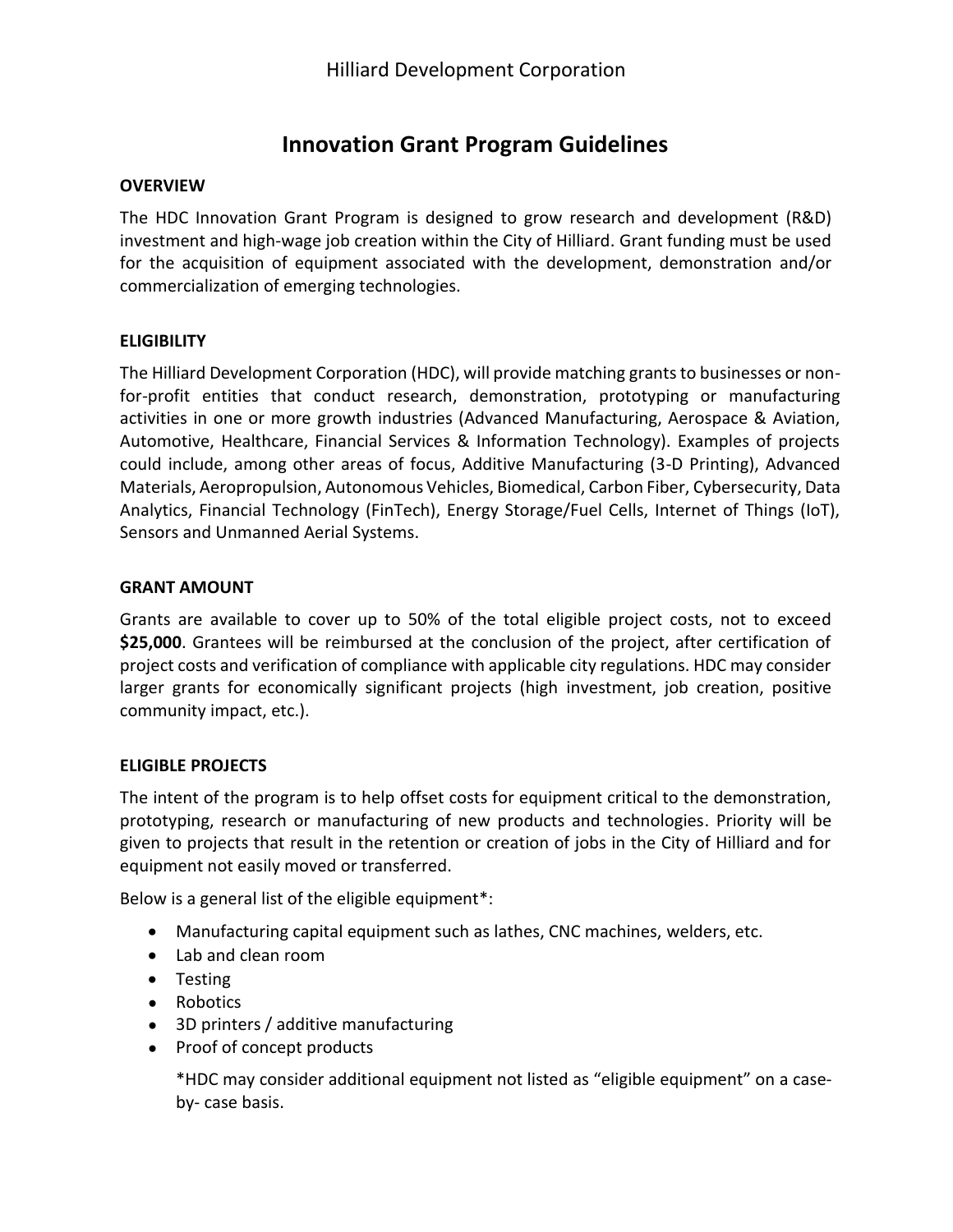## **INELIGIBLE COSTS**

- Working capital and other soft costs
- Projects which commence prior to HDC approval
- Supplies

# **DECISION CRITERIA**

If grant requests exceed available funding, HDC will rank the applications based on the criteria listed below (in no particular order). HDC's final decision is not appealable by applicants. HDC reserves the right to reduce grant awards if project activities are ineligible or the amount of grant requests exceed available funding.

- Level of R&D investment proposed
- Job creation and/or retention
- Applicant's demonstration of financial need
- Community impact
- Demonstrable experience in completing similar projects
- Useful life of equipment
- Applicant's ability to complete the project in six months orless

#### **TERM**

Grantees are required to abide by the program requirements for five years following the disbursement of funds.

#### **GRANT REQUIREMENTS**

The applicant shall comply with all applicable provisions of the Hilliard Codified Ordinances and Ohio Building Code. HDC retains the right to withhold reimbursements from the applicant until such violations are corrected to the satisfaction of City Staff.

No funds will be awarded if the project begins before the application is reviewed and approved by the HDC Board. Applicants have 180 days from the earlier of the HDC award notification or receipt of a grant agreement to complete the project. The applicant must request an extension in writing. HDC will notify the applicant its approval or denial.

Equipment must be used within the City of Hilliard corporation limits. If the applicant leaves the project site, moves the equipment outside of the City of Hilliard or fails to adequately maintain the equipment during the grant term, the applicant will be subject to a clawback of grant funds.

Applications and grant agreements are not transferable without written consent from HDC.